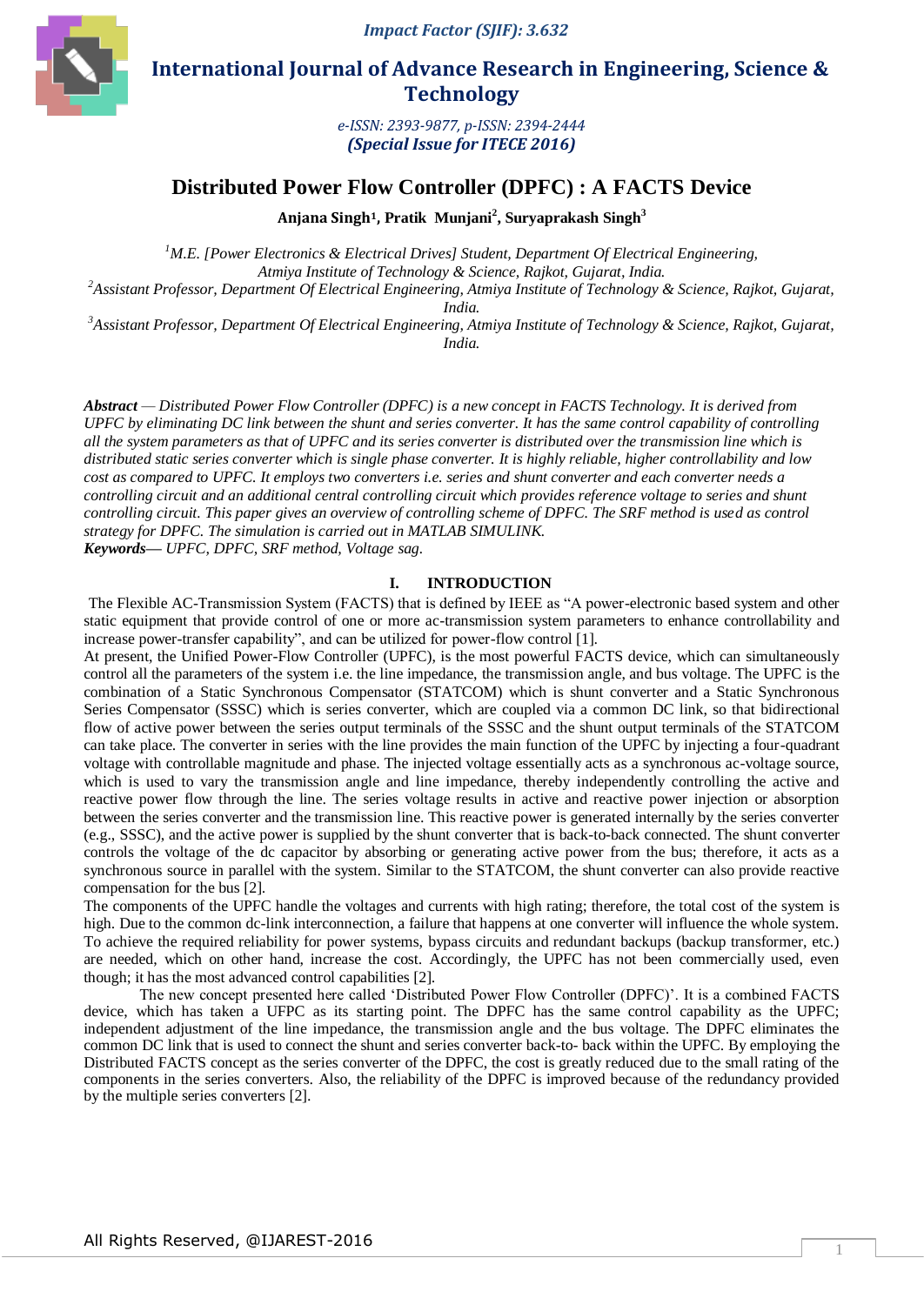# **II. DISTRIBUTED POWER FLOW CONTROLLER**

The failure mode of the combined FACTS devices is that a common DC link between converters reduces the reliability of a device, because a failure in one converter will affect the whole device though the DC link. By eliminating this DC link, the converters within the FACTS devices are operated independently, thereby increasing their reliability [3].

The elimination of the common DC link also allows the DSSC concept to be applied to series converters. In that case, the reliability of the new device is further improved due to the redundancy provided by the distributed series converters. In addition, series converter distribution reduces cost because no high-voltage isolation and high power rating components are required at the series part. By applying the two approaches –eliminating the common DC link and distributing the series converter, the UPFC is further developed into a new combined FACTS device: the Distributed Power Flow Controller (DPFC) [3], as shown in Figure 2.1



*Fig. 2.1: UPFC to DPFC*

# **III. OPERATING PRINCIPLE OF DPFC**

#### **3.1 Active Power Exchange with Eliminated DC Link:**

Within the DPFC, the transmission line presents a common connection between the AC ports of the shunt and the series converters. Therefore, it is possible to exchange active power through the AC ports. The method is based on power theory of non-sinusoidal components. According to the Fourier analysis, non-sinusoidal voltage and current can be expressed as the sum of sinusoidal functions in different frequencies with different amplitudes. The active power resulting from this non-sinusoidal voltage and current is defined as the mean value of the product of voltage and current. Since the integrals of all the cross product of terms with different frequencies are zero, the active power can be expressed by:

# $P=\Sigma Vi$  *l* i cos $\theta i \infty i=1$

where Vi and Ii are the voltage and current at the *i*th harmonic frequency respectively, and *i* is the corresponding angle between the voltage and current. The above equation shows that the active powers at different frequencies are independent from each other and the voltage or current at one frequency has no influence on the active power at other frequencies. The independence of the active power at different frequencies gives the possibility that a converter without a power source can generate active power at one frequency and absorb this power from other frequencies. By applying this method to the DPFC, the shunt converter can absorb active power from the grid at the fundamental frequency and inject the power back at a harmonic frequency. This harmonic active power flows through a transmission line equipped with series converters. According to the amount of required active power at the fundamental frequency, the DPFC series converters generate a voltage at the harmonic frequency, thereby absorbing the active power from harmonic components. Neglecting losses, the active power generated at the fundamental frequency is equal to the power absorbed at the harmonic frequency. For a better understanding, Figure 3.1 indicates how the active power is exchanged between the shunt and the series converters in the DPFC system.

The high-pass filter within the DPFC blocks the fundamental frequency components and allows the harmonic components to pass, thereby providing a return path for the harmonic components. The shunt and series converters, the high pass filter and the ground form a closed loop for the harmonic current [2][4].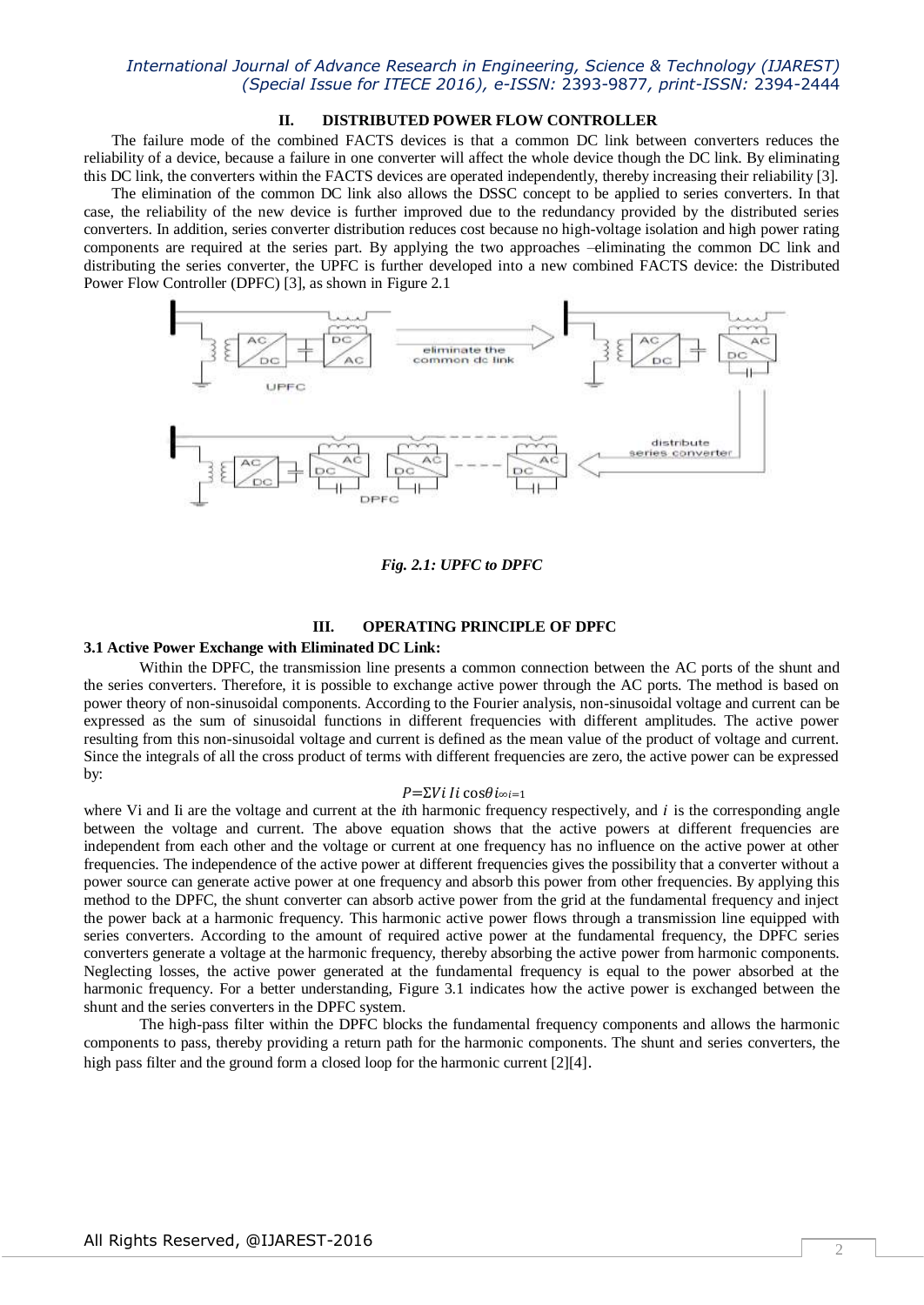

*Fig. 3.1: Active power flow in DPFC*

### **3.2 Using Third Harmonic Components:**

Due to the unique features of 3rd harmonic frequency components in a three-phase system, the 3rd harmonic is selected for active power exchange in the DPFC. In a three-phase system, the 3rd harmonic in each phase is identical, which means they are 'zero-sequence' components. Because the zero-sequence harmonic can be naturally blocked by Y-Δ transformers and these are widely incorporated in power systems (as a means of changing voltage), there is no extra filter required to prevent harmonic leakage. As introduced above, a high-pass filter is required to make a closed loop for the harmonic current and the cutoff frequency of this filter is approximately the fundamental frequency. Because the voltage isolation is high and the harmonic frequency is close to the cutoff frequency, the filter will be costly. By using the zero-sequence harmonic, the costly filter can be replaced by a cable that connects the neutral point of the Y-Δ transformer on the right side with the ground. Because the Δ-winding appears open-circuit to the 3rd harmonic current, all harmonic current will flow through the Y- winding and concentrate to the grounding cable. Therefore, the large highpass filter is eliminated.

Another advantage of using the 3rd harmonic to exchange active power is that the grounding of the Y-Δ transformers can be used to route the harmonic current in a meshed network. If the network requires the harmonic current to flow through a specific branch, the neutral point of the Y-Δ transformer in that branch, at the side opposite to the shunt converter, will be grounded and vice versa. Because the floating neutral point is located on the transformer of the line without the series converter, it is an open-circuit for 3rd harmonic components and therefore no 3rd harmonic current will flow through this line. The harmonic at the frequencies like 3rd, 6th, 9th... are all zero-sequence and all can be used to exchange active power in the DPFC. However, the 3rd harmonic is selected, because it is the lowest frequency among all zero-sequence harmonics. The impedance of the line limits the active power exchange capacity. To exchange the same amount of active power, the line with high impedance requires higher voltages. Because the transmission line impedance is mostly inductive and proportional to frequency, high transmission frequencies will cause high impedance and result in high voltage within converters. Consequently, the zero-sequence harmonic with the lowest frequency the 3rd harmonic has been selected [2][4].

#### **IV. CONTROL SCHEME OF DPFC**

#### **4.1 Shunt Converter of DPFC**

In the DPFC, the shunt converter should be a relatively large three-phase converter that generates the voltage at the fundamental and 3rd harmonic frequency simultaneously. A conventional choice would be a three-leg, three-wire converter. However, the converter is an open circuit for the 3rd harmonic components and is therefore incapable of generating a 3rd harmonic component. Because of this, the shunt converter in a DPFC will require a different type of 3 phase converter. There are several 3-phase converter topologies that can generate 3rd harmonic frequency components, such as multi-leg, multi-wire converters or three single-phase converters. These solutions normally introduce more components, thereby increasing total cost. A new topology for the DPFC shunt converter is proposed. The topology utilizes the existing Y-Δ transformer to inject the 3rd harmonic current into the grid. A single- phase converter is connected between the transformer's neutral point and the ground, and injects a 3rd harmonic current into the neutral point of the transformer. This current evenly spreads into the 3-phase line through the transformer. The converter can be powered by an additional back-to-back converter connected to the low-voltage side of the transformer. The circuit scheme of this topology is shown in Figure 4.1.

For a symmetrical system, the voltage potential at the neutral point and fundamental frequency is zero. Accordingly, the single-phase converter only handles the 3rd harmonic voltages, which are much lower than the voltage at the fundamental frequency. As the single-phase converter is only used to provide active power for the series converter, the voltage and power rating are small. In addition, the single-phase converter uses the already present Y-Δ transformer as a grid connection. The single-phase converter is powered by another converter through a common DC link. In the case of the system with a three-phase converter, the single-phase converter can be directly connected back-to-back to the DC side of the three-phase converter, as shown in Figure 4.1.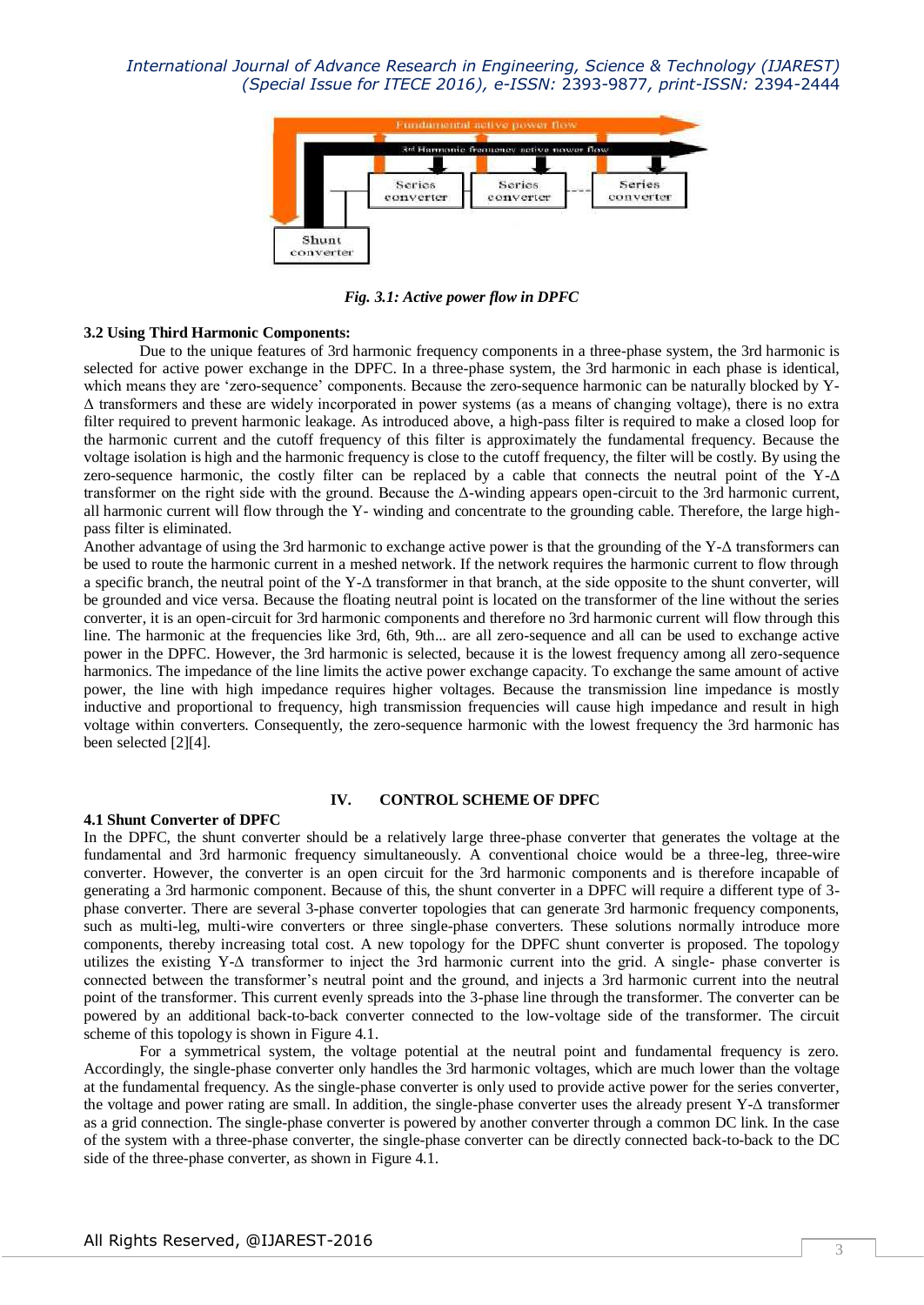

*Fig. 4.1: Shunt converter of DPFC*

4.1.1 Three Phase Converter of Shunt

The control of the shunt converter at the fundamental frequency aims to inject a controllable reactive current into the grid and to keep the DC voltage of the capacitor at a constant level. As shown in Figure 4.2, this control consists of two major blocks: the current control and the DC control. The current control is the inner control loop, which controls the current Ish,1. The reference of the q component of the current is from the central control and the reference signal of the d component is generated by the DC control. For Park's transformation, the rotation reference frame is created by the PLL using the bus voltage as input [10].

For DC control block- Neglecting losses

 $1/2C$ shdV2/dt = P<sub>1</sub>- P<sub>3</sub>

For current control block

 $I_{sh,dc,1} = 3/2 \left( V_{sh,1,d,ref} I_{sh,1,d} + V_{sh,1,q,ref} I_{sh,1,q} \right)$ 

Park's transformation is used here for conversion of stationary frame components to rotating frame i.e. abc to dq

 $V_{sh,1}=V_{ref,sh,1}*V_{sh,dc}$ 

![](_page_3_Figure_11.jpeg)

*Fig. 4.2: Shunt controller for 3-ph converter*

![](_page_3_Figure_13.jpeg)

4.1.2 Single Phase Converter of Shunt

The converter that is connected between the neutral point of the Y-Δ transformer and the ground is a singlephase converter. It is responsible for injecting a constant 3rd harmonic current into the grid, therefore requiring a current controller. The 3rd harmonic current is locked with the bus voltage at the fundamental frequency. A PLL is used to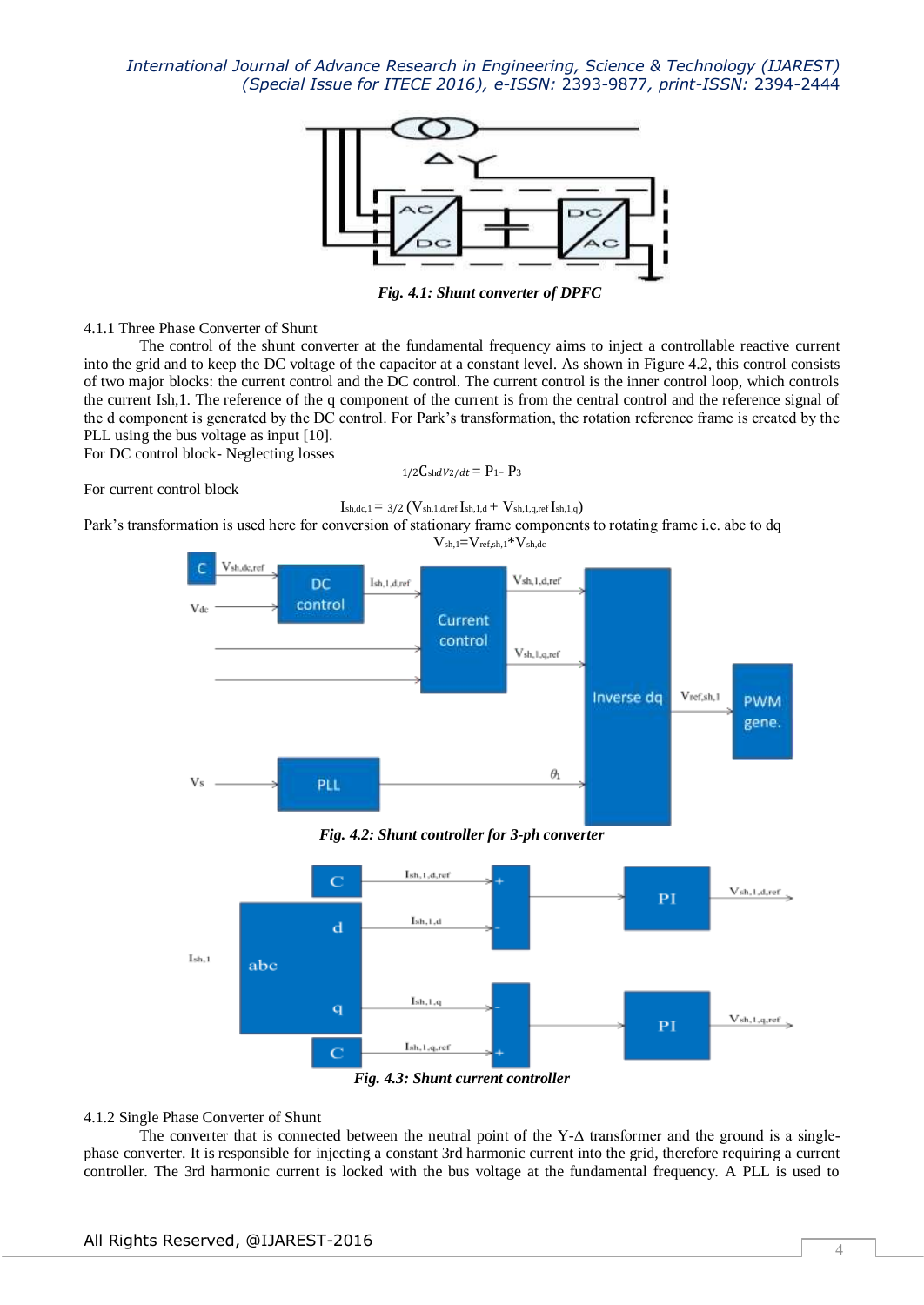capture the bus voltage frequency, and the output signal of the PLL  $\theta$ 1 is multiplied by 3 to create a virtual rotation reference frame for the 3rd harmonic component [9].

![](_page_4_Figure_2.jpeg)

*Fig. 4.4: Shunt controller of 1-ph converter*

AC voltage can be written as:

 $V_{sh,3} = V_{ref,sh,3} * V_{sh,dc}$ Single-phase Park's transformation for converting  $3<sub>rd</sub>$  harmonic current to  $3<sub>rd</sub>$  DC current is: Ish,dc,3=(Vref,sh,3,d Sin  $3\theta$ +Vref,sh,3,q cos  $3\theta$ )\*(Ish,3,d Sin  $3\theta$ +Ish,3,q cos  $3\theta$ )

![](_page_4_Figure_6.jpeg)

*Fig. 4.5: Current controller block*

#### **4.2 Series Converter**

Distributed static series compensator is nothing but SSSC with reduced power rating. Instead of high power conventional SSSC, numbers of low power DSSC modules are clamped around the conductor. Each DSSC module consists of small rated  $(-10 \text{ kVA})$  single phase inverter and a single turn transformer (STT) that is mechanically clamped on to existing transmission line. DSSC controls effective impedance of the transmission lines by injecting voltage in series with the line so as to control the active power flow [7].

Each DPFC series converter is locally controlled by its own controller, and the scheme for each series control is identical. To control the series converter, separate control loops are employed for the two frequency components. The 3rd harmonic control loop is used for DC voltage control.

The principle of the proposed method is to transform the control signal from AC quantities into DC quantities by using Park's transformation at the sending end and convert the received DC control signals back to AC locally, at each series converter. For the inverse transformation at the receiving end, the line current is used as the rotation reference frame, instead of the line-to-line voltage that is commonly used. The line current can easily be measured by the series converter locally without extra cost. A Single-phase Phase Lock Loop (PLL) is employed in each DPFC floating series converter to achieve the phase and frequency information of the grid. In this case, only the d and q information in DC quantities is transmitted to the converters. Together with the phase and frequency information from the line current, the signals in DC quantities can be transformed back into AC by the inverse Park's transformation. Because DC quantities are transmitted, the series converter can continue operation at the last received setting if the communication is lost [8].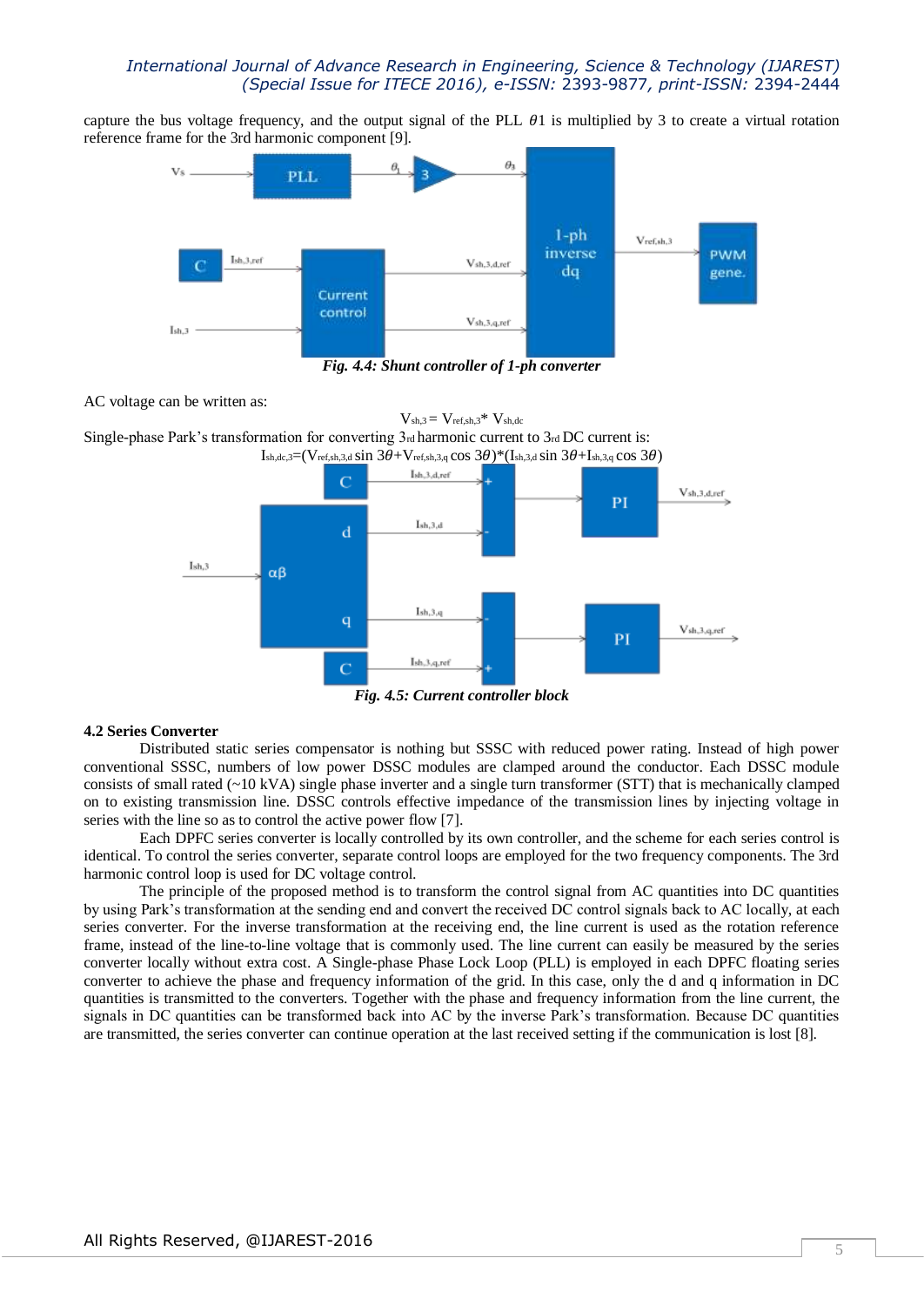![](_page_5_Figure_1.jpeg)

*Fig. 4.6: Series controller*

The 3rd harmonic frequency control is the major control loop with the DPFC series converter control. Its task is to maintain the DC capacitor voltage.

The principle of vector control is used here for DC voltage control. Normally, the voltage is used as the rotation reference frame for Park's transformation, but here the 3rdharmonic current through the line is selected because it is easily measured by the series converter. As the line current contains two frequency components, a 3rd band pass filter is needed to extract the 3rd harmonic current. The single-phase Phase-Lock-Loop (PLL), creates a rotation reference frame from the 3rd harmonic current. The d component of the 3rd harmonic voltage is the parameter used to control the DC voltage. The control signal is generated by the DC voltage control loop. Because the q component of the 3rd harmonic voltage will only cause reactive power injection to the AC network, the q component is kept at zero during the operation [8].

### **V. SIMULATION AND RESULTS**

In this section simulation analysis of DPFC is described. In this two converters are used i.e. shunt and series converter. The developed model of DPFC in MATLAB/SIMULINK environment is shown in Fig. 5.1. The shunt converter maintains the dc link voltage to reference value. While series converter compensates voltage related problems for maintaining required load voltage. Voltage sag is given for 0.1pu from 0.5 to 0.7.

![](_page_5_Figure_7.jpeg)

*Fig. 5.1: Simulink model of DPFC*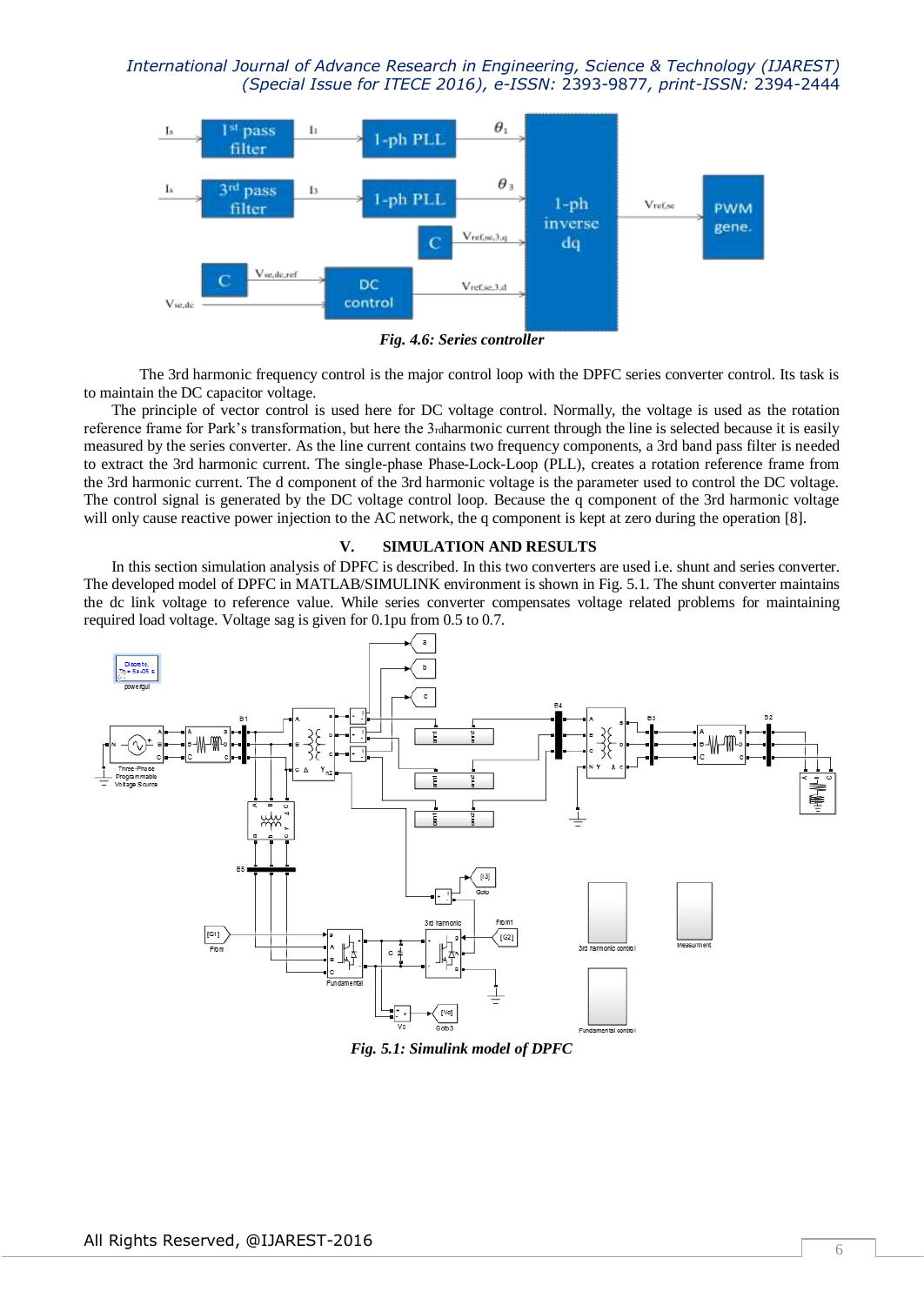![](_page_6_Figure_1.jpeg)

![](_page_6_Figure_2.jpeg)